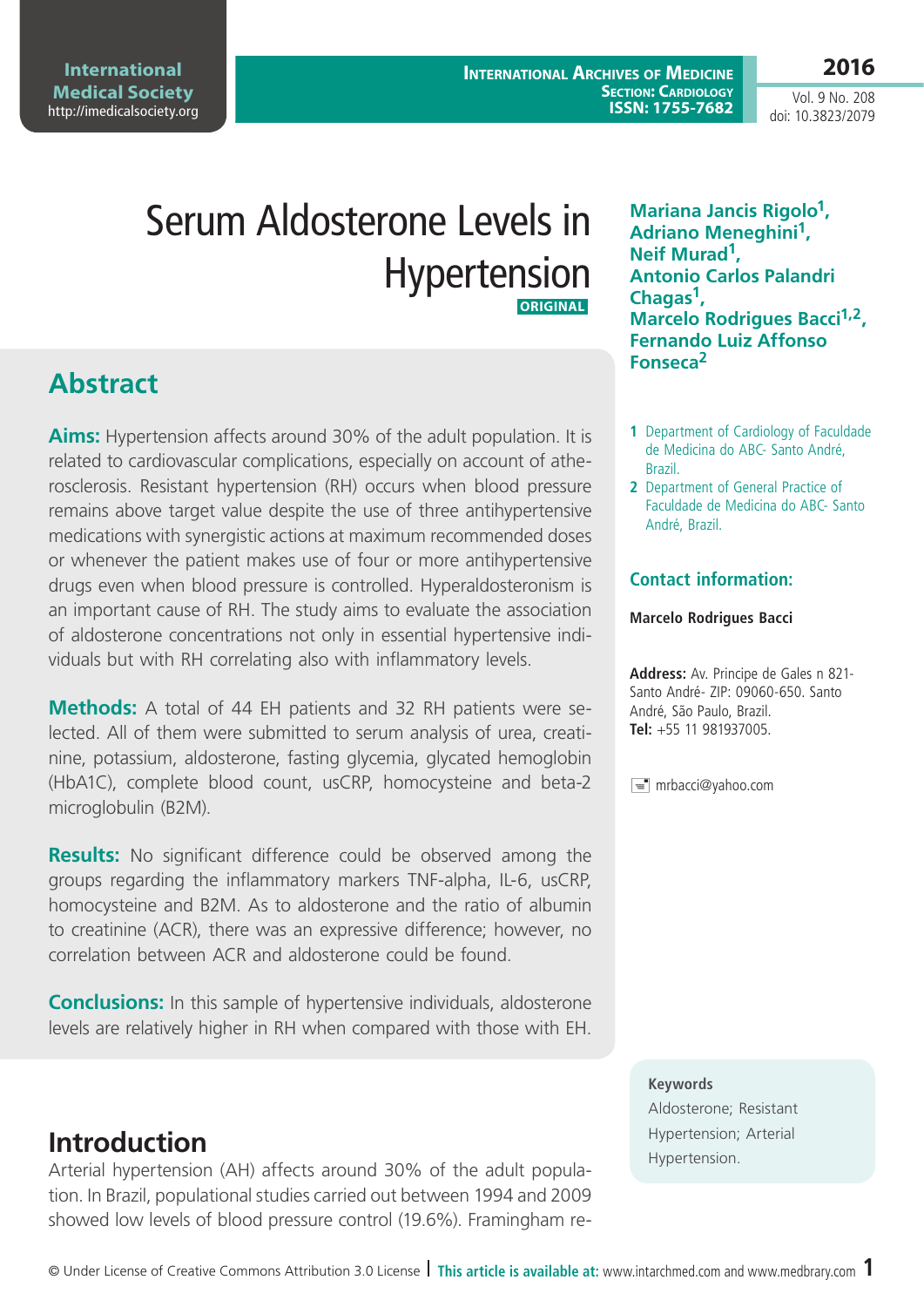**International Archives of Medicine SECTION: CARDIOLOGY ISSN: 1755-7682**

Vol. 9 No. 208 doi: 10.3823/2079

vealed that the range of blood pressure values defined as pre-hypertension (130-139 mmHg X 85-89 mmHg) is associated with 1.6- to 2.5-fold higher risk of cardiovascular diseases. The exact prevalence of resistant hypertension (RH) is not established, but it is estimated that it affects around 12-15% of hypertensive patients [1]. Data analysis from the National Health and Nutrition Examination Survey (NHANES) 2003-2008 showed that 12.8% of hypertensives in use of antihypertensives were identified as RH individuals.

The disease prognosis is related to factors like long-term hypertension, damages in target organs, mineralocorticoid excess (aldosterone) and high sodium intake. Some important studies like RALES and EPHESUS, which tested the use of aldosterone receptor blockers in the treatment of heart failure and myocardial disorders, highlighted the fact that aldosterone contributes to target organ lesion due to cell alterations and pointed it out as an important marker for cardiovascular mortality [2].

Concerning the inflammatory markers beta-2 microglobulin [4] and homocysteine [5], there are not enough studies that correlate these markers with aldosterone and resistant hypertension; nevertheless, it is a known fact that they are both present in patients with cardiovascular risk. Beta-2 microglobulin is a low molecular weight protein associated with class I major histocompatibility complex (MHC-I) proteins. It is present in all nucleated cells, especially in lymphocytes. Due to its low molecular weight, it can cross the glomerular membrane and be reabsorbed by the proximal tubules. An increase in its serum levels is related to the increase in cellular renewal, and it may be present in diseases like chronic inflammation, kidney disorders, leukemias and lymphomas [8]. Homocysteine is a nonessential amino acid derived from the methionine metabolism. Hyperhomocysteinemia is a risk factor independent from cardiovascular diseases, and it can also be related to the onset of neurological conditions [9].

The aim of this study is to evaluate aldosterone serum levels in essential and resistant hypertensive patients.

## **Methods**

### **Study Design and Patient Screening Process**

This is a cross-sectional study with hypertensive patients who were being followed up at the Faculdade de Medicina do ABC. The trial was approved by the local ethics committee, which strictly followed the principles expressed in the Declaration of Helsinki.

Hypertensive patients were included. Resistant subjects were those who were being treated with at least three antihypertensives of different classes (one of them a thiazide diuretic) in optimal doses according to the guidelines of the Brazilian Society of Cardiology.

Exclusion criteria comprised the following issues: patients who had been hospitalized, for no matter what reason, within 30 days prior to the beginning of the study; those who were on aldosterone antagonists; individuals with an active infection profile; human immunodeficiency virus carriers with hepatitis B and/or C; patients with terminal chronic kidney disease (CKD) on dialysis, or those with stage 4 or 5 CKD under conservative treatment (Modification of Diet in Renal Diseases simplified formula [7] (MDRD) was used to estimate glomerular filtration rate(eGFR); patients with neoplasia of any kind.

### **Analyzed variables**

Blood pressure levels were measured during patients' visits. Laboratory evaluation included the determination of serum levels of creatinine, aldosterone, glycated hemoglobin, ultrasensitive C-reactive protein, homocysteine, interleukin-6, beta-2 microglobulin, alpha tumor necrosis factor and urine albumin-creatinine ratio (ACR) from the first morning urine sample.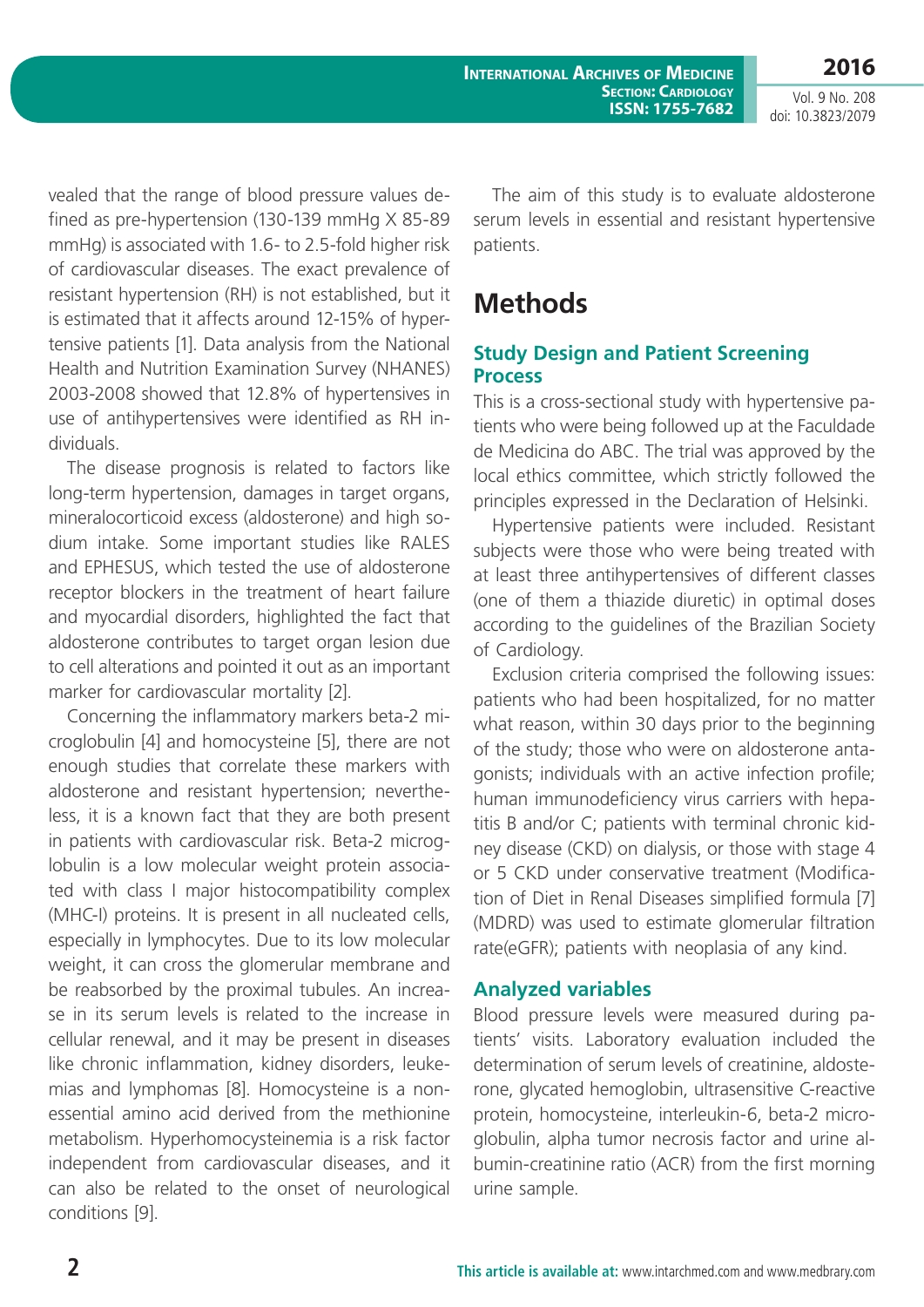groups.

Vol. 9 No. 208 doi: 10.3823/2079

### **Statistical Analysis**

At first all the variables were descriptively analyzed. For quantitative variables, the analysis was made through the observation of minimum and maximum values as well as the calculation of means, standard deviations and medians. For qualitative variables, absolute and relative frequencies were calculated.

In order to compare the means between paired groups, the Student's t-test was used; whenever the normality supposition was not met, the nonparametric Mann-Whitney test was carried out.

The chi-square test was performed to evaluate the homogeneity between proportions; the Fisher's exact test was applied when expected frequencies of less than 5 occurred. Significance level for the tests was set at 5%. Stata 12 was the statistical package of choice.

## **Results**

**Table 1** shows the demographic parameters of the studied population. The predominance of white and obese patients with high glycemic levels in both groups can be observed. It is important to point out that there was no significant difference between the profile of essential and resistant hypertensives. In other words, no significant variations concerning ethnicity, age or gender between both groups were found, thus dissociating resistance from pre-established factors like black race and female gender in this study.

**Table 2** compares the biochemical and laboratory parameters between essential and resistant hypertensives.

#### **Inflammatory Markers**

The fact that there was no significant difference between groups regarding the inflammatory markers TNF-alpha, IL-6, usCRP and homocysteine suggests that although resistant hypertensives are more likely to have typical inflammatory diseases

| <b>Variables</b>                                                                                     | <b>Resistant</b><br><b>Hypertensives</b><br>$(N = 32)$ | <b>Essential</b><br><b>Hypertensives</b><br>$(N = 44)$ | p                 |  |
|------------------------------------------------------------------------------------------------------|--------------------------------------------------------|--------------------------------------------------------|-------------------|--|
| Age (years) (%)                                                                                      | 63.68                                                  | 61.70                                                  | 0.38 <sup>A</sup> |  |
| Gender (men) (%)                                                                                     | 58.62                                                  | 52.27                                                  | $0.20^{B}$        |  |
| Ethnicity<br>(Caucasians) (%)                                                                        | 68.96                                                  | 79.54                                                  | 0.30 <sup>B</sup> |  |
| <b>BMI</b>                                                                                           | 30.1                                                   | 31.2                                                   | $0.24^{A}$        |  |
| Smoking (%)                                                                                          | 6.98                                                   | 9.1                                                    | $1^C$             |  |
| AMI(%)                                                                                               | 13.79                                                  | 13.63                                                  | $1^C$             |  |
| Stroke (%)                                                                                           | 3.44                                                   | $\cap$                                                 | $0.38^{C}$        |  |
| CABG (%)                                                                                             | 3.44                                                   | 6.81                                                   | $1^C$             |  |
| <sup>A</sup> : Student's t-test, <sup>B</sup> : Chi-square test, <sup>C</sup> : Fisher's exact test. |                                                        |                                                        |                   |  |

**Table 1.** Clinical and demographic characteristics of

**Table 2.** Comparison of metabolic and inflammatory markers between essential and resistant hypertensives.

| <b>Variables</b>                     | <b>Resistant</b><br><b>Hypertensives</b><br>$(N = 32)$ | <b>Essential</b><br><b>Hypertensives</b><br>$(N = 44)$ | $p**$ |
|--------------------------------------|--------------------------------------------------------|--------------------------------------------------------|-------|
| Creatinine<br>(mg/dL)                | 1.26                                                   | 1.19                                                   | 0.19  |
| GFR<br>(mI/min/1, 73m <sup>2</sup> ) | 66.96                                                  | 77.54                                                  | 0.22  |
| HbA1c (%)                            | 7.57                                                   | 8.36                                                   | 0.82  |
| TNF (pg/mL)                          | 9.8                                                    | 10.35                                                  | 0.13  |
| $IL-6$ (pg/mL)                       | 2.5                                                    | $\mathcal{P}$                                          | 0.29  |
| B2M (ng/mL)                          | 2999.29                                                | 2673.07                                                | 0.78  |
| Homocysteine<br>(umol/L)             | 12.21                                                  | 12.67                                                  | 0.24  |
| Aldosterone                          | 128.76                                                 | 73.7                                                   | 0.01  |
| usCRP (mg/L)                         | 7.75                                                   | 11.65                                                  | 0.17  |
| $ACR$ (mg/g)                         | 189.42                                                 | 77.28                                                  | 0.02  |
| **: Non-parametric Mann-Whitney test |                                                        |                                                        |       |

BMI: Body Mass Index / AMI: Acute Myocardial Infarction / CABG – Coronary artery bypass grafting/ GFR: Glomerular Filtration Rate / HbA1c: Glycated Hemoglobin / TNF: Tumor Necrosis Factor / IL-6: Interleukin-6 / B2M: beta-2 microglobulin / usCRP: ultrasensitive C-Reactive Protein / ACR – Albumin-Creatinine Ratio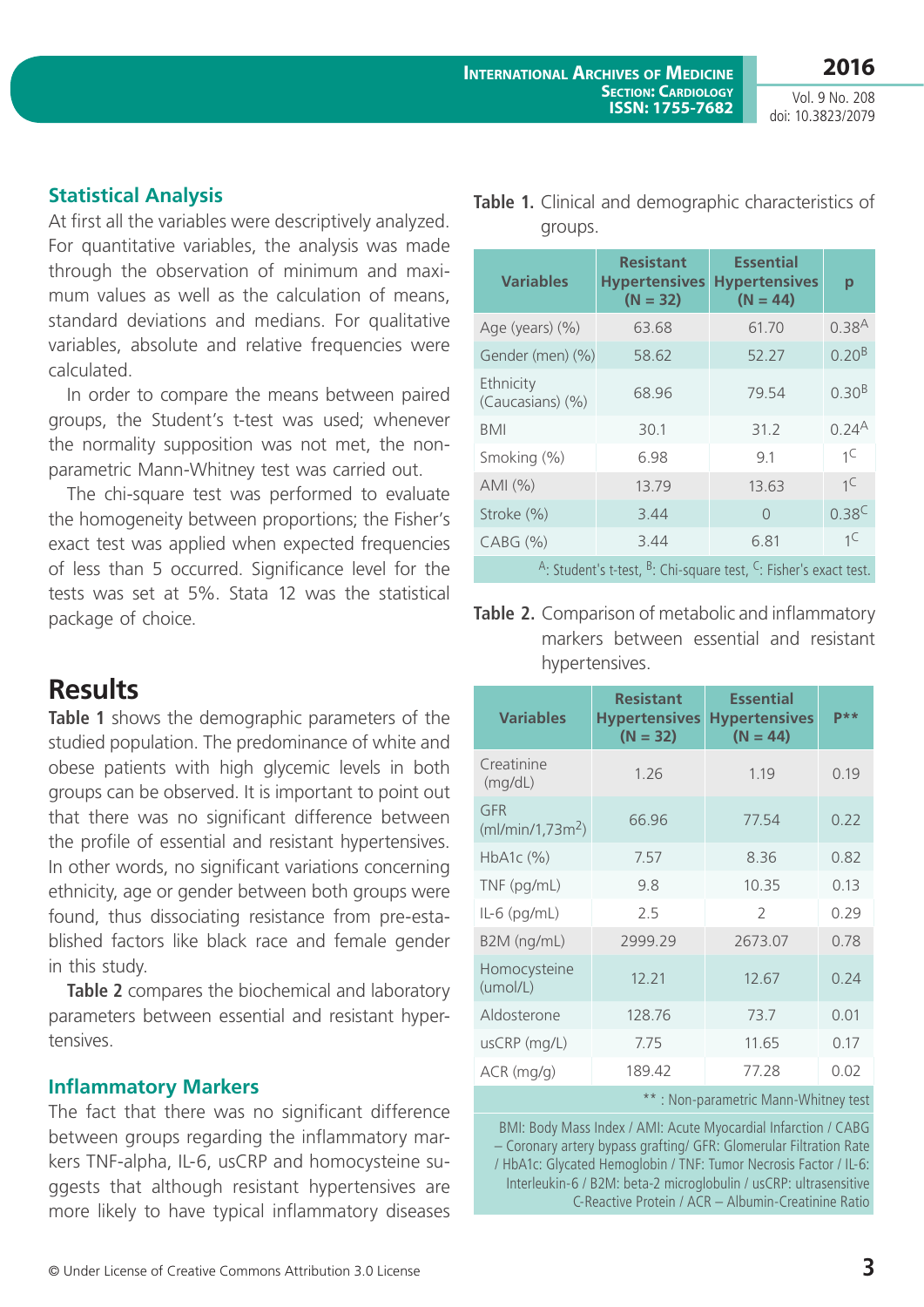Vol. 9 No. 208 doi: 10.3823/2079

like obesity (BMI=31.2), they did not present a significant increase in inflammatory levels in this analysis.

### **Aldosterone and Glomerular Filtration Rate**

Concerning aldosterone, according to the non-parametric Mann-Whitney test, the p value found was 0.015. The resistant hypertensive group had significant higher levels than the essential group. The same observation can be made in regard to ACR levels, with p=0.023.

The eGFR between both groups did not reveal the presence of any clinically significant kidney disease since the values found were higher than 60 ml /min/1.73m<sup>2</sup>

## **Discussion**

According to the results here obtained, arterial hypertension is a disease that predominantly occurs in white male individuals with high glycemic levels. It is important to point out that there was no significant difference between the profile of essential and resistant hypertensives. In other words, no significant variations concerning ethnicity, age or gender between both groups were found, thus dissociating resistance from pre-established factors like black race and female gender in this study.

Many mechanisms seem to contribute to the pathogenesis of RH, especially hyperaldosteronism. Regarding aldosterone, a significant difference between essential and resistant hypertensive groups could be seen. The presence of higher levels of aldosterone in the resistant hypertensive group may not only imply an increased cardiovascular risk but also throw light on a differentiated approach in the treatment of these patients.

ACR also had a significant difference, which indicates altered kidney function owing to the increased urinary loss of albumin and result in an even higher risk of coronary diseases once today ACR is considered a marker of cardiovascular risk, especially among black individuals [10]. This significant elevation suggests an increase in incidence of kidney injuries in this population over time.

Today, RH treatment is based on the use of medications associated with changes in the patient's lifestyle, such as a sodium-restricted diet in particular, and the regular practice of physical activities [12]. However, interventions like the percutaneous renal sympathetic denervation, which aims to decrease the adrenergic hyperactivity, frequent in RH patients, have been studied as an alternative to the treatment. [13,14]

Some studies reveal that the use of aldosterone receptor antagonists, like spironolactone and eplerenone, has proved to be unreliable due to the great risk of hyperpotassemia patients are exposed to when on these drugs. On the other hand, studies on drugs that inhibit aldosterone synthase, targeting new therapeutic strategies for treatment, are currently in progress.

Schumacher et al conducted a study that investigated the first generation aldosterone synthase inhibitor. The authors analyzed the use of the drug in different types of hypertension, but the medication demonstrated limitations. Nevertheless, they believe that in the future such drugs may become a complementary tool in the treatment of hypertension. [15]

The PATHWAY-2 study evaluated the additional use of spironolactone in the conventional drug therapy for resistant hypertension. Subjects had been on three different drugs and their blood pressure was measured with an automatic device during the treatment. Around 75% of the cases showed a clinical improvement when spironolactone was used, suggesting that treatments that induce sodium excretion have proved to be more effective. [16]

In sum, the conclusion is that aldosterone levels are relatively higher in RH patients when compared with those with essential hypertension.